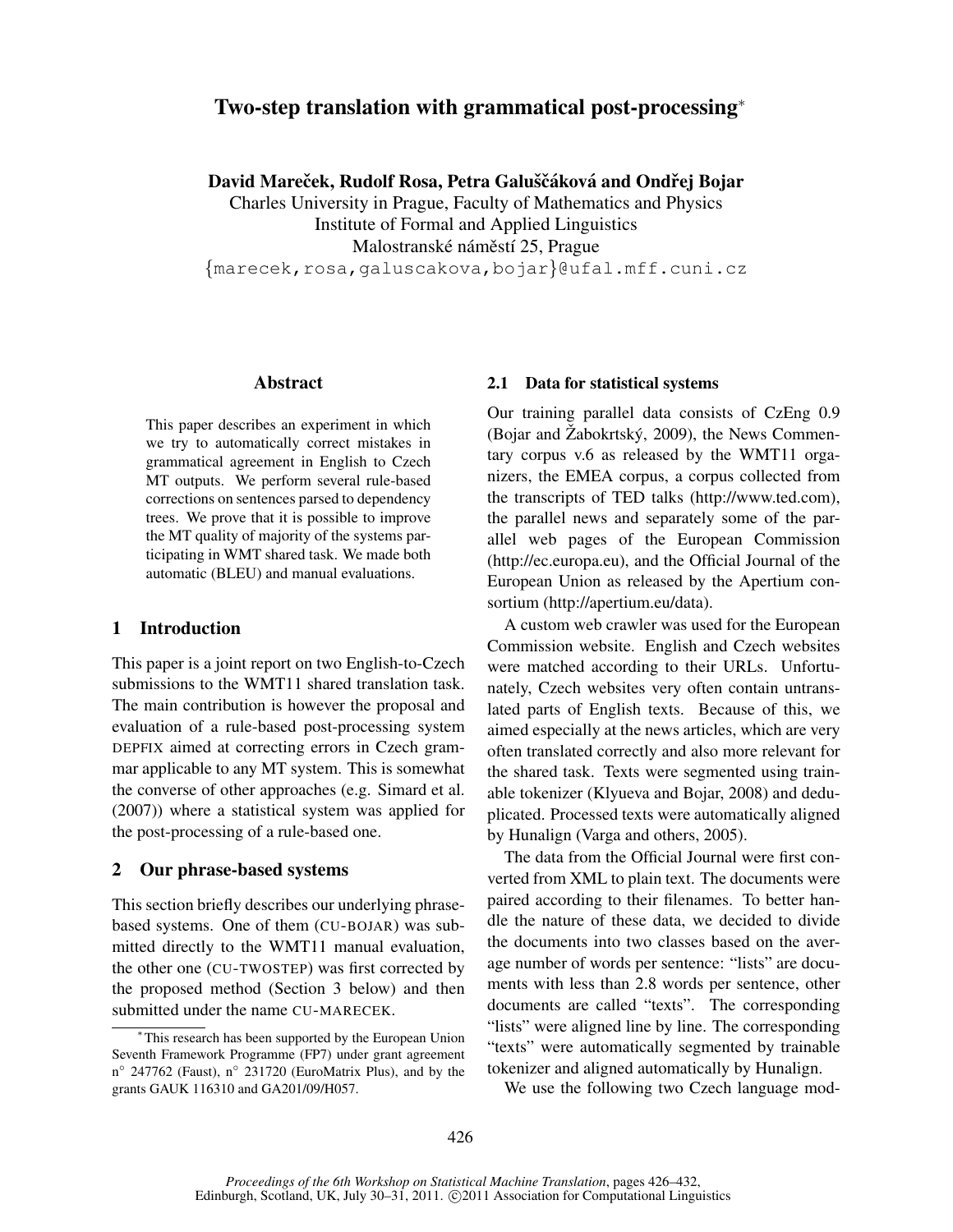els, their weights are optimized in MERT:

- 5-gram LM from the Czech side of CzEng (excluding the Navajo section). The LM was constructed by interpolating LMs of the individual domains (news, EU legislation, technical documentation, etc.) to achieve the lowest perplexity on the WMT08 news test set.
- 6-gram LM from the monolingual data supplied by WMT11 organizers (news of the individual years and News Commentary), the Czech National Corpus and a web collection of Czech texts. Again, the final LM is constructed by interpolating the smaller  $LMs<sup>1</sup>$  for the WMT08 news test set.

#### 2.2 Baseline Moses (CU-BOJAR)

The system denoted CU-BOJAR for English-to-Czech is simple phrase-based translation, i.e. Moses without factors. We tokenized, lemmatized and tagged all texts using the tools wrapped in TectoMT (Popel and Žabokrtský, 2010). We further tokenize e.g. dashed words ("23-year") after all the processing is finished. Phrase-based MT is then able to handle such expressions both at once, or decompose them as needed to cover unseen variations. We use lexicalized reordering (orientation-bidirectional-fe). The translation runs in "supervised truecase", which means that we use the output of our lemmatizers to decide whether the word should be lowercased or should preserve uppercasing. After the translation, the first letter in the output is simply uppercased. The model is optimized using Moses' standard MERT on the WMT09 test set.

The organizers of WMT11 encouraged participants to apply simple normalization to their data (both for training and testing). $^2$  The main purpose of the normalization is to improve the consistency of typographical rules. Unfortunately, some of the automatic changes may accidentally damage the meaning of the expression.<sup>3</sup> We therefore opted to submit the output based on *non-normalized* test sets as our primary English-to-Czech submission.

We invested much less effort into the submission called CU-BOJAR for Czech-to-English. The only interesting feature there is the use of alternative decoding paths to translate either from the Czech form or from the Czech lemma equipped with meaningbearing morphological properties, e.g. the number of nouns. Bojar and Kos (2010) used the same setup with simple lemmas in the fallback decoding path. The enriched lemmas perform marginally better.

#### 2.3 Two-step translation

Our two-step translation is essentially the same setup as detailed by Bojar and Kos (2010): (1) the English source is translated to simplified Czech, and (2) the simplified Czech is monotonically translated to fully inflected Czech. Both steps are simple phrase-based models. Instead of word forms, the simplified Czech uses lemmas enriched by a subset of morphological features selected manually to encode only properties overt both in English and Czech such as the tense of verbs or number of nouns. Czech-specific morphological properties indicating various agreements (e.g. number and gender of adjectives, gender of verbs) are imposed in the second step solely on the basis of the language model.

The first step uses the same parallel and monolingual corpora as CU-BOJAR, except the LMs being trained on the enriched lemmas, not on word forms. The second step uses exactly the same LM as CU-BOJAR but the phrase-table is extracted from all our Czech monolingual data (phrase length limit of 1.)

### 3 Grammatical post-processing

Phrase-based machine translation systems often have problems with grammatical agreement, especially on longer dependencies. Sometimes, there is a mistake in agreement even between adjacent words because each one belongs to a different phrase. The goal of our post-processing is to correct forms of some words so that they do not violate grammatical rules (eg. grammatical agreement).

The problem is how to find the correct syntactic relations in the output of an MT system. Parsers trained on correct sentences can rely on grammatical agreement, according to which they determine

<sup>&</sup>lt;sup>1</sup>The interpolated LM file (gzipped ARPA format) is  $5.1$  GB so we applied LM pruning as implemented in SRI toolkit with the threshold  $10^{-14}$  to reduce the file size to 2.3 GB.

<sup>&</sup>lt;sup>2</sup>http://www.statmt.org/wmt11/normalize-punctuation.perl

<sup>&</sup>lt;sup>3</sup> Fixing the ordering of the full stop and the quote is wrong because the order (at least in Czech typesetting) depends on whether it is the full sentence or a final phrase that is captured in the quotes. Even riskier are rules handling decimal and thousand separators in numbers. While there are language-specific conventions, they are not always followed and the normalization can in such cases confuse the order of magnitude by 3.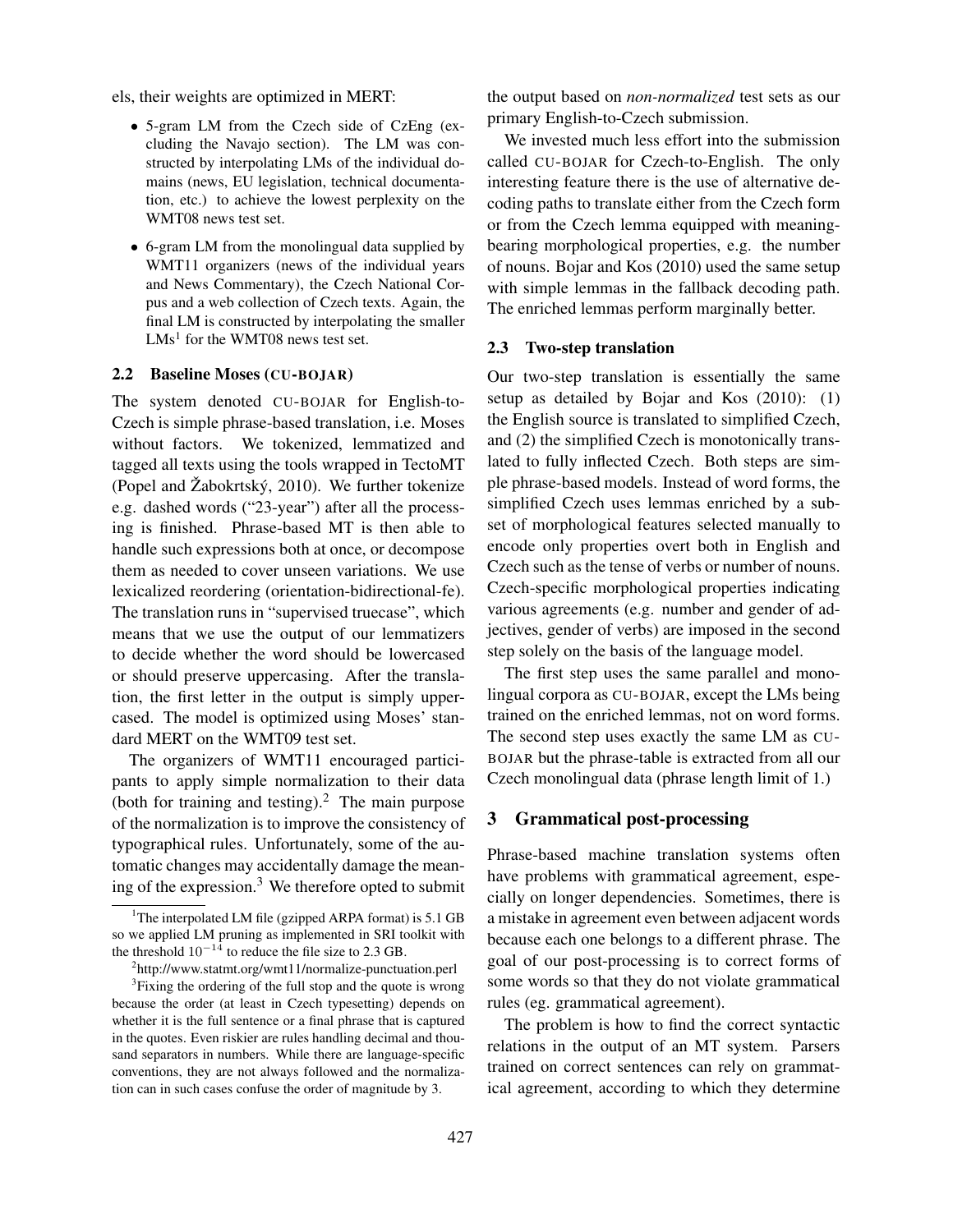the dependencies between words. Unfortunately, the agreement in MT outputs is often wrong and the parser fails to produce a correct parse tree. Therefore, we would need a parser trained on a manually annotated treebank consisting of specific outputs of machine translation systems. Such a treebank does not exist and we do not even want to create one, because the MT systems are changing constantly and also because manual annotation of texts that are often not even understandable would be almost a superhuman task.

The DEPFIX system was implemented in TectoMT framework (Popel and Žabokrtský, 2010). MT outputs were tagged by Morče tagger (Spoustová et al., 2007) and then parsed with MST parser (McDonald et al., 2005) that was trained on the Prague Dependency Treebank (Hajič and others, 2006), i.e. on correct Czech sentences. We used an improved implementation with some additional features especially tuned for Czech (Novák and  $\ddot{Z}$ abokrtský, 2007). The parser accuracy is much lower on the "noisy" MT output sentences, but a lot of dependencies in which we are to correct grammatical agreement are determined correctly. Adapting the parser for outputs of MT systems will be addressed in the coming months.

A typical example of a correction is the agreement between the subject and the predicate: they should share the morphological number and gender. If they do not, we simply change the number and gender of the predicate in agreement with the subject.<sup>4</sup> An example of such a changed predicate is in Figure 1.

Apart from the dependency tree of the target sentence, we can also use the dependency tree of the source sentence. Source sentences are grammatically correct and the accuracy of the tagger and the parser is accordingly higher there. Words in the source and target sentences are aligned using  $GIZA++<sup>5</sup>$  (Och and Ney, 2003) but verbose outputs of the original MT systems would be possibly a better option. The rules for fixing grammatical agreement between words can thus consider also the dependency relations and morphological caregories of their English counterparts in the input sentence.



Figure 1: Example of fixing subject-predicate agreement. The Czech word *přišel [he came]* has a wrong morphological number and gender.

#### 3.1 Grammatical rules

We have manually devised a set of the following rules. Their input is the dependency tree of a Czech sentence (MT output) and its English source sentence (MT input) with the nodes aligned where possible. Each of the rules fires if the specified conditions ("IF") are matched, executes the command ("DO") , usually changing one or more morphological categories of the word, and generates a new word form for any word which was changed.

The rules make use of several morphological categories of the word (node: number, node: gender...), its syntactic relation to its parent in the dependency tree (node:afun) and the same information for its English counterpart (node:en) and other nodes in the dependency trees.

The order of the rules in this paper follows the order in which they are applied; this is important, as often a rule changes a morphological category of a word which is then used by a subsequent rule.

### 3.1.1 Noun number (NounNum)

In Czech, a word in singular sometimes has the same form as in plural. Because the tagger often fails to tag the word correctly, we try to correct the tag of a noun tagged as singular if its English counterpart is in plural, so that the subsequent rules can work correctly.

We trust the form of the word but changing the number may also require to change the morphological case (i.e. the tagger was wrong with both number and case). In such cases we choose the first (linearly

<sup>&</sup>lt;sup>4</sup>In this case, we suppose that the number of the subject has a much higher chance to be correct.

 ${}^{5}$ GIZA++ was run on lemmatized texts in both directions and intersection symmetrization was used.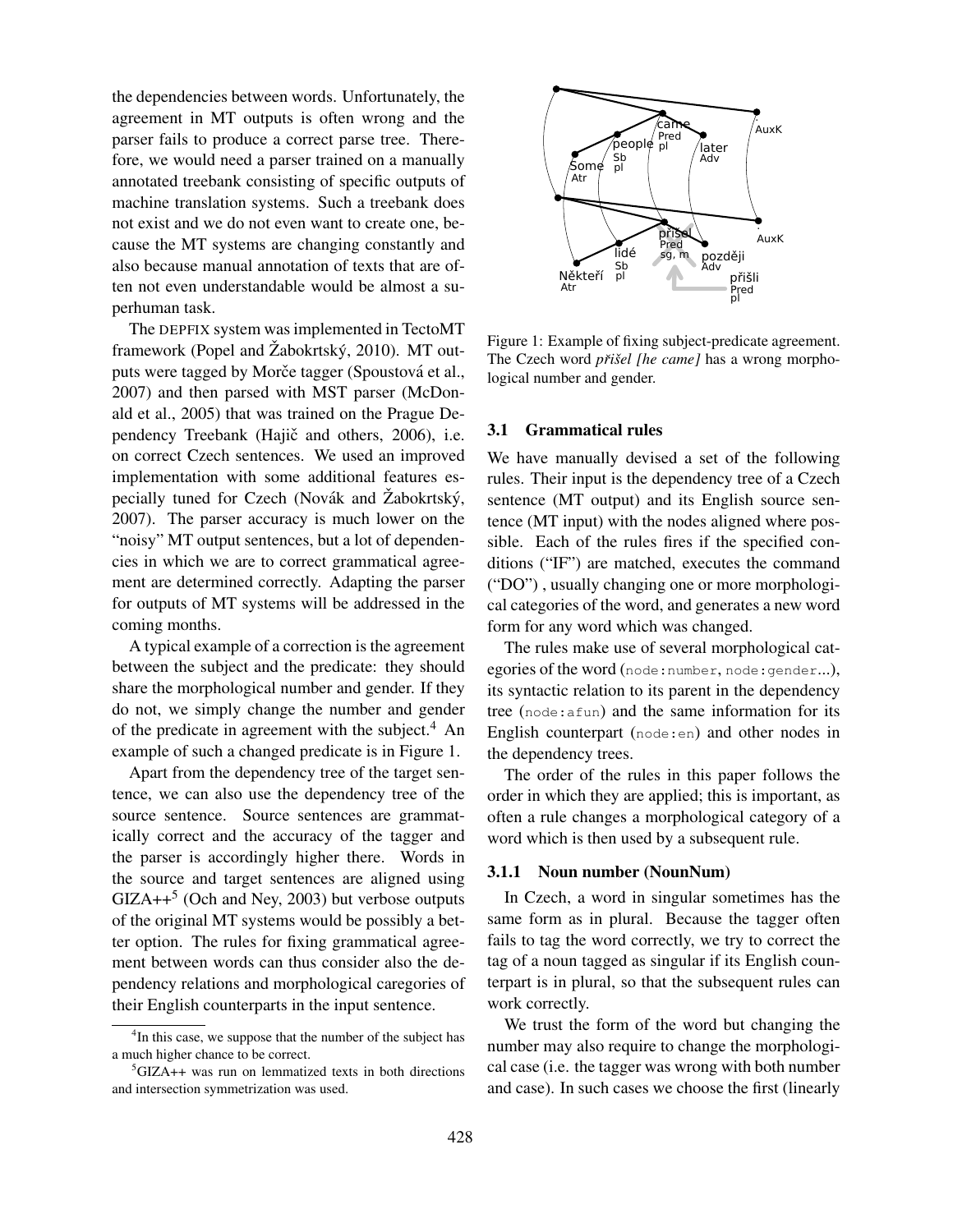from nominative to instrumentative) case matching the form. The rule is:

IF: node:pos = noun & node:number = singular & node:en:number = plural DO: node:number := plural; node:case := find\_case(node:form, plural);

# 3.1.2 Subject case (SubjCase)

The subject of a Czech sentence must be in the nominative case. Since the parser often fails in marking the correct word as a subject, we use the English source sentence and presuppose that the Czech counterpart of the English subject is also a subject in the Czech sentence.

IF: node:en:afun = subject DO: node:case := nominative;

# 3.1.3 Subject-predicate agreement (SubjPred)

Subject and predicate in Czech agree in their morphological number. To identify a Czech Subject, we trust the subject in the English sentence. Then we copy the number from the (Czech) Subject to the Czech Predicate.

IF: node:en:afun = subject & parent:afun = predicate DO: parent:number := node:number;

### 3.1.4 Subject-past participle agreement (SubjPP)

Czech past participles agree with subject in morphological gender.

```
IF: node:pos = noun|pronoun &
node:en:afun = subject &
parent:pos = verb past participle
DO: parent:number := node:number;
parent:gender := node:gender;
```
### 3.1.5 Preposition without children (PrepNoCh)

In our dependency trees, the preposition is the parent of the words it belongs to (usually a noun). A preposition without children is incorrect so we find nodes aligned to its English counterpart's children and rehang them under the preposition.

```
IF: node: afun = preposition \&!node:has children &
node:en:has children
DO: foreach node:en:child;
node:en:child:cs:parent := node;
```
# 3.1.6 Preposition-noun agreement (PrepNoun)

Every prepositions gets a morphological case assigned to it by the tagger, with which the dependent noun should agree.

```
IF: parent:pos = preposition &
node:pos = noun
DO: node:case := parent:case;
```
# 3.1.7 Noun-adjective agreement (NounAdj)

Czech adjectives and nouns agree in morphological gender, number and case. We assume that the noun is correct and change the adjective accordingly.

```
IF: node:pos = adjective \&parent:pos = noun
DO: node:gender := parent:gender;
node:number := parent:number;
node:case := parent:case;
```
# 3.1.8 Reflexive particle deletion (ReflTant)

Czech reflexive verbs are accompanied by reflexive particles ('se' and 'si'). We delete particles not beloning to any verb (or adjective derived from a verb).

IF: node:form =  $\text{'se'}$  |  $\text{'si'}$  & node:pos = pronoun & parent:pos != verb|verbal adjective DO: remove node;

#### 4 Experiments and results

We tested our CU-TWOSTEP system with DEPFIX post-processing on both WMT10 and WMT11 testing data. This combined system was submitted to shared translation task as CU-MARECEK. We also ran the DEPFIX post-processing on all other participating systems.

# 4.1 Automatic evaluation

The achieved BLEU scores are shown in Tables 1 and 2. They show the scores before and after the DEPFIX post-processing. It is interesting that the improvements are quite different between the years 2010 and 2011 in terms of their BLEU score. While the average improvement on WMT10 test set was 0.21 BLEU points, it was only 0.05 BLEU points on the WMT11 test set. Even the results of the same TWOSTEP system differ in a similar way, so it must have been caused by the different data.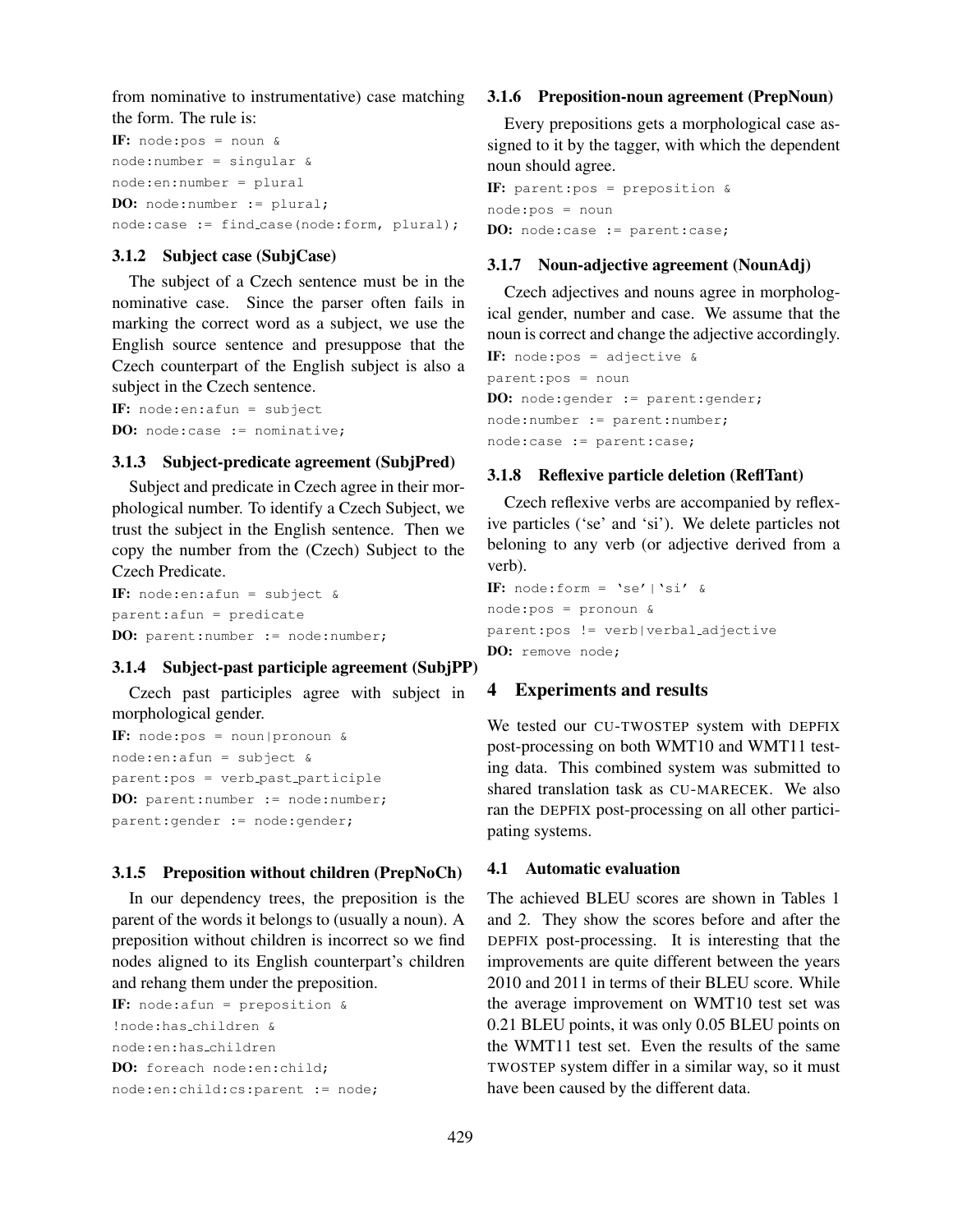| system     | before | after | improvement           |
|------------|--------|-------|-----------------------|
| cu-twostep | 15.98  | 16.13 | $0.15(0.05 - 0.26)$   |
| cmu-heaf.  | 16.95  | 17.04 | $0.09(-0.01 - 0.20)$  |
| cu-bojar   | 15.85  | 16.09 | $0.24(0.14 - 0.36)$   |
| cu-zeman   | 12.33  | 12.55 | $0.22(0.12 - 0.32)$   |
| dcu        | 13.36  | 13.59 | $0.23(0.13 - 0.37)$   |
| dcu-combo  | 18.79  | 18.90 | $0.11(0.02 - 0.23)$   |
| eurotrans  | 10.10  | 10.11 | $0.01 (-0.04 - 0.07)$ |
| koc        | 11.74  | 11.91 | $0.17(0.08 - 0.26)$   |
| koc-combo  | 16.60  | 16.86 | $0.26(0.16 - 0.37)$   |
| onlineA    | 11.81  | 12.08 | $0.27(0.17 - 0.38)$   |
| onlineB    | 16.57  | 16.79 | $0.22(0.11 - 0.33)$   |
| potsdam    | 12.34  | 12.57 | $0.23(0.14 - 0.35)$   |
| rwth-combo | 17.54  | 17.79 | $0.25(0.15 - 0.35)$   |
| sfu        | 11.43  | 11.83 | $0.40(0.29 - 0.52)$   |
| uedin      | 15.91  | 16.19 | $0.28(0.18 - 0.40)$   |
| upv-combo  | 17.51  | 17.73 | $0.22(0.10 - 0.34)$   |

Table 1: Depfix improvements on the WMT10 systems in BLEU score. Confidence intervals, which were computed on 1000 bootstrap samples, are in brackets.

| system     | before | after | improvement              |
|------------|--------|-------|--------------------------|
| cu-twostep | 16.57  | 16.60 | $0.03 (-0.07 - 0.13)$    |
| cmu-heaf.  | 20.24  | 20.32 | $0.08 (-0.03 - 0.19)$    |
| commerc2   | 09.32  | 09.32 | $0.00 (-0.04 - 0.04)$    |
| cu-bojar   | 16.88  | 16.85 | $-0.03$ $(-0.12 - 0.07)$ |
| cu-popel   | 14.12  | 14.11 | $-0.01$ $(-0.06 - 0.03)$ |
| cu-tamch.  | 16.32  | 16.28 | $-0.04$ $(-0.14 - 0.06)$ |
| cu-zeman   | 14.61  | 14.80 | $0.19(0.09 - 0.29)$      |
| jhu        | 17.36  | 17.42 | $0.06 (-0.03 - 0.16)$    |
| online-B   | 20.26  | 20.31 | $0.05 (-0.06 - 0.16)$    |
| udein      | 17.80  | 17.88 | $0.08(-0.02 - 0.17)$     |
| upv-prhlt. | 20.68  | 20.69 | $0.01 (-0.08 - 0.11)$    |

Table 2: Depfix improvements on the WMT11 systems in BLEU score. Confidence intervals are in brackets.

#### 4.2 Manual evaluation

Two independent annotators evaluated DEPFIX manually on the outputs of CU-TWOSTEP and ONLINE-B. We randomly selected 1000 sentences from the newssyscombtest2011 data set and the appropriate translations made by these two systems. The annotators got the outputs before and after DEPFIX post-processing and their task was to decide which translation<sup>6</sup> from these two is better and label it by the letter *'a'*. If it was not possible to determine

| A/B        | improved | worsened | indefinite | total |
|------------|----------|----------|------------|-------|
| improved   | 273      | 20       |            | 308   |
| worsened   | 12       | 59       |            | 78    |
| indefinite | 53       | 35       |            | 130   |
| total      | 338      |          |            | 516   |

Table 5: Matrix of the inter-annotator agreement

| rule           | fired | impr. | wors. | $%$ impr. |
|----------------|-------|-------|-------|-----------|
| SubjCase       | 51    | 46    | 5     | 90.2      |
| SubjPP         | 193   | 165   | 28    | 85.5      |
| NounAdj        | 434   | 354   | 80    | 81.6      |
| <b>NounNum</b> | 156   | 122   | 34    | 78.2      |
| PrepNoun       | 135   | 99    | 36    | 73.3      |
| SubjPred       | 68    | 48    | 20    | 70.6      |
| ReflTant       | 15    | 10    | 5     | 66.7      |
| PrepNoCh       | 45    | 29    | 16    | 64.4      |

Table 6: Rules and their utility.

which is better, they labeled both by *'n'*.

Table 3 below shows that about 60% of sentences fixed by DEPFIX were improved and only about 20% were worsened. DEPFIX worked a little better on the ONLINE-B, making fewer changes but also fewer wrong changes. It is probably connected with the fact that overall better translations by ONLINE-B are easier to parse.

The matrix of inter-annotator agreement is in Table 5. Our two annotators agreed in 374 sentences (out of 516), that is 72.5%. On the other hand, if we consider only cases where both annotators chose different translation as better (no indefinite marks), we get only 8.8% disagreement (32 out of 364).

Using the manual evaluation, we can also measure performance of the individual rules. Table 6 shows the number of all, improved or worsened sentences where a particular rule was applied. Definitely, the most useful rule (used often and quite reliable) was the one correcting noun-adjective agreement, followed by the subject-pastparticiple agreement rule.

In each changed sentence, two rules (not necessarily related ones) were applied on average.

#### 4.3 Manual evaluation across data sets

The fact that the improvements in BLEU scores on WMT10 test set are much higher has led us to one more experiment: we compare manual annotations of 330 sentences from each of the WMT10 and

<sup>&</sup>lt;sup>6</sup>They were also provided with the source English sentence and the reference translation. The options were shuffled and indentical candidate sentences were collapsed.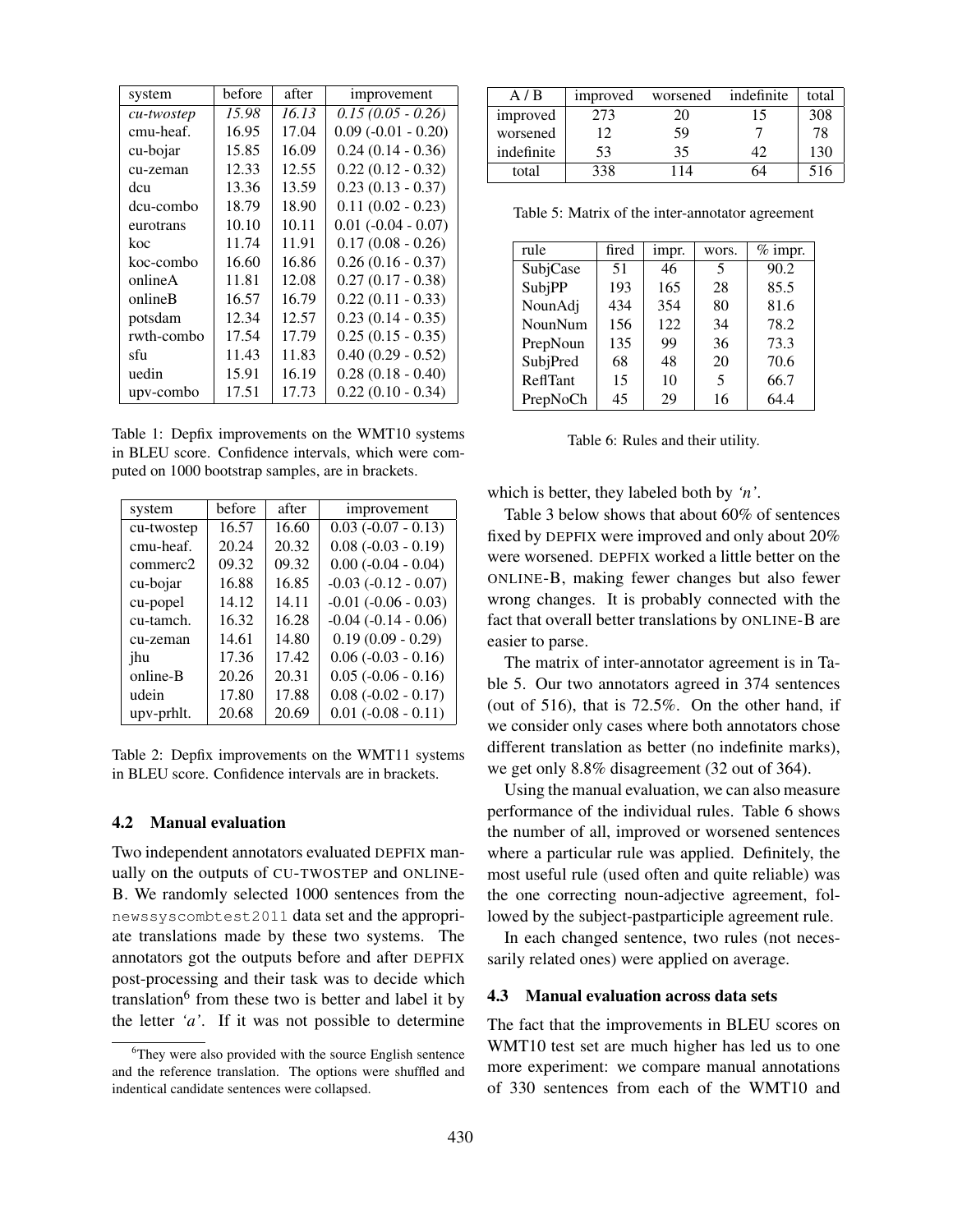| system           | annotator | changed | improved |      | worsened |      | indefinite |      |
|------------------|-----------|---------|----------|------|----------|------|------------|------|
|                  |           |         | count    | $\%$ | count    | $\%$ | count      | $\%$ |
| cu-bojar-twostep | А         | 269     | 152      | 56.5 | 39       | 14.5 | 78         | 29.0 |
| cu-bojar-twostep | B         | 269     | 173      | 64.3 | 50       | 18.6 | 46         | 17.1 |
| online-B         | A         | 247     | 156      | 63.1 | 39       | 15.9 | 52         | 21.1 |
| online-B         | в         | 247     | 165      | 66.8 | 64       | 25.9 | 18         | 7.3  |

Table 3: Manual evaluation of the DEPFIX post-processing on 1000 randomly chosen sentences from WMT11 test set.

| test set            | changed | <i>s improved</i> |      | worsened |      | indefinite |      | <b>BLEU</b> |       |         |
|---------------------|---------|-------------------|------|----------|------|------------|------|-------------|-------|---------|
|                     |         | count             | $\%$ | count    | $\%$ | count      | $\%$ | before      | after | diff    |
| newssyscombtest2010 | 104     | 52                | 50.0 | 20       | 19.2 | 32         | 30.8 | 6.99        | 17.38 | 0.39    |
| newssyscombtest2011 | 101     | 66                | 65.3 | 19       | 8.8  |            |      | 13.99       | 13.87 | $-0.12$ |

Table 4: Manual and automatic evaluation of the DEPFIX post-processing on CU-TWOSTEP system across different datasets. 330 sentences were randomly selected from each of the WMT10 and WMT11 test sets. Both manual scores and BLEU are computed only on the sentences that were changed by the DEPFIX post-processing.

WMT11 sets as translated by CU-TWOSTEP and corrected by DEPFIX. Table 4 shows that WMT10 and WMT11 are comparable in manually estimated improvement (50–65%). BLEU does not indicate that and even estimates a drop in quality on this subset WMT11. (The absolute BLEU scores differ from BLEUs on the whole test sets but we are interested only in the change of the scores.) BLEU is thus not very suitable for the evaluation of DEPFIX.

#### 5 Conclusions and future work

Manual evaluation shows that our DEPFIX approach to improving MT output quality is sensible. Although it is unable to correct many serious MT errors, such as wrong lexical choices, it can improve the grammaticality of the output in a way that the language model often cannot, which leads to output that is considered to be better by humans. We also suggest that BLEU is not appropriate metric for measuring changes in grammatical correctness of sentences, especially with inflective languages.

An advantage of our method is that it is possible to apply it on output of any MT system (although it works better for phrase-based MT systems). While DEPFIX has been developed using the output of CU-BOJAR, the rules we devised are not specific to any MT system. They simply describe several grammatical rules of Czech language that can be machinechecked and if errors are found, the output can be corrected. Moreover, our method only requires the source sentence and the translation output for its operation  $-$  i.e. it is not necessary to modify the MT system itself.

We are now considering modifications of the parser so that it is able to parse the incorrect sentences produced by MT. Theoretically it would be possible to train the parser on annotated ungrammatical sentences, but we do not want to invest such annotation labour. Instead, when parsing the Czech sentence we will make the parser utilize the information contained in the parse tree of the English sentence, which is usually correct. We will probably also have to make the parser put less weight to the often incorrect tagger output. An alternative is to avoid parsing of the target and project the source parse to the target side using word alignments, if provided by the MT system.

Because some of our rules are able to work using only the tagger output, we will also try to apply them before the parsing as they might help the parser by correcting some of the tags.

We will also try several modifications of the tagger, but the English sentence does not help us so much here, because it does not contain any information regarding the most common errors – incorrect assignment of morphological gender and case. However, it could help with part of speech and morphological number disambiguation. Moreover, it would be probably helpful for us if the tagger included several most probable hypotheses, as the single-output-only disambiguation is often erroneous on ungrammatical sentences.